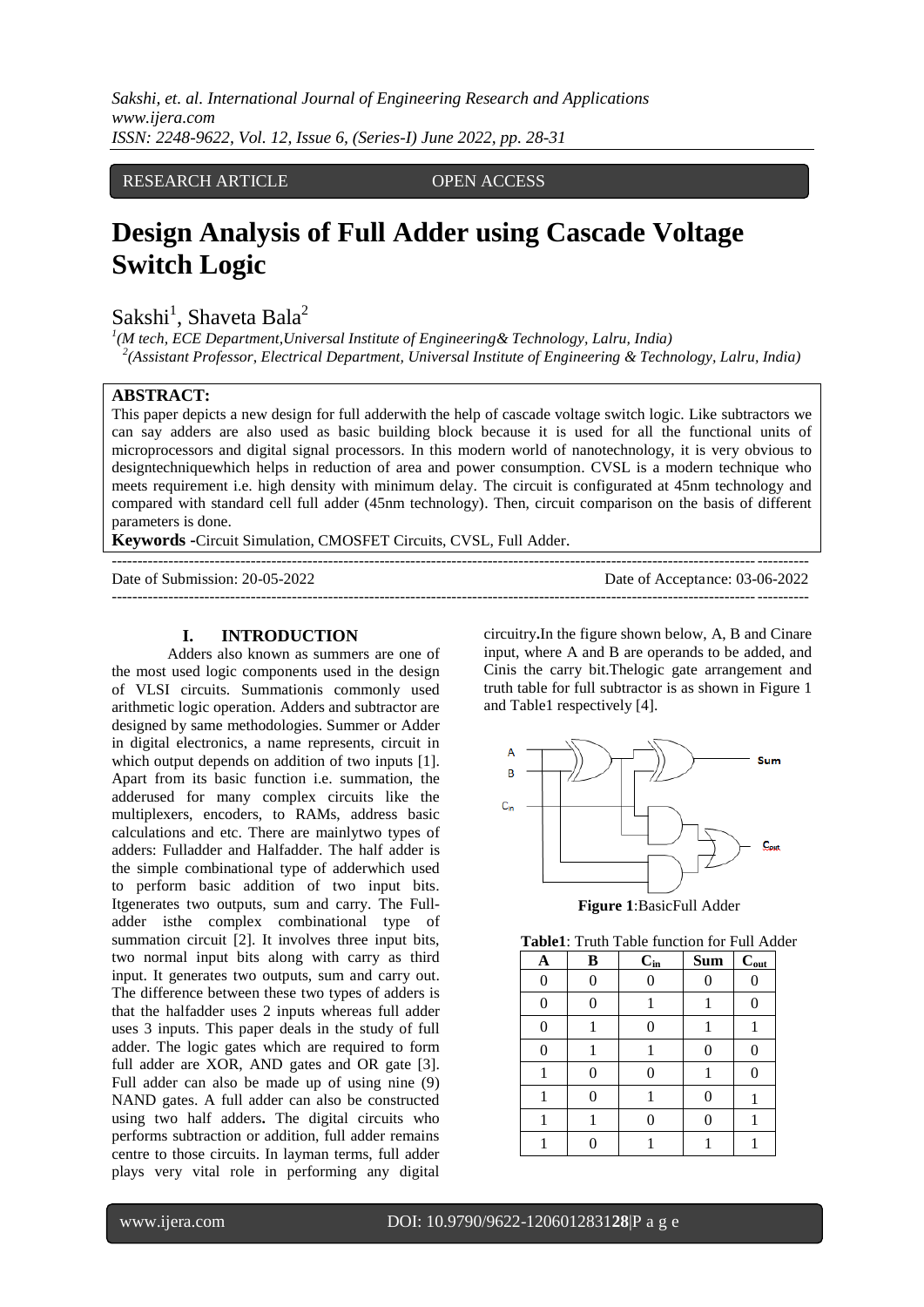*Sakshi, et. al. International Journal of Engineering Research and Applications www.ijera.com ISSN: 2248-9622, Vol. 12, Issue 6, (Series-I) June 2022, pp. 28-31*

The sum equation is,

 $SUM = A \oplus B \oplus C_{in}$ The carry equation is,

CARRY ( $C_{out}$ )= A.B + ( $C_{in}$ . (A  $\bigoplus$  B))

Full adders are mainly used for Arithmetic logic unit (ALU) in computers to perform addition& GPU for the graphics applications to decrease the circuit complexity [5-6].

#### **II. CASCADE VOLTAGE SWITCH LOGIC**

The Cascade Voltage Switch Logic an acronym for CVSL. It is a widely used logic in the design of logic circuits wherein we get 2 outputs for a given input [7]. The cascade voltage switch logic is a type of logic circuit in which two types of input is required true and compliment. In its designing 2complimentary NMOS structures are designed and then attached to a pair of cross-coupled pull-up PMOS transistors [8]. There are to type of CVSL circuit fabricated static and clocked. The cascade voltage switch logic has two nodes instead of one for each gate, which results in high tolerance. The basic gate level CVSL design is shown below in figure 2 [9-10].



Working of above circuit is shown below:

- 1. For any input, one of the networks(pull down) will be ON and the other will remain OFF.
- 2. The network which is ON will generate LOW output. The low output helps to turn ON the PMOS- transistor to generate opposite output high [11].
- 3. The opposite high output, turns the other PMOS transistor OFF so no static power dissipation occurs [12].

For basic understanding, CVSL implementation with NOR or OR logic is shown below in figure 3 below with a voltage source  $V_{dd}$ applied to it. The logic is generated between two

inputs A & B and the output is generated for OR and NOR logic at terminal A' and B' [13-14].



**Figure 3** : OR/NOR implementatuion in CVSL

## **III. CVSL DESIGNS**

The configuration and inference of the full adder is done using the CVSL (cascade voltage switch logic) in CADENCE software. The schematic is constructed using 45nm technology. The full adderlogic output is obtained.The schematic for the standard gpdk 45 nm CMOS based Full adder is as shown below in figure 4.



On the basis of CVSL full adder using 45 nm technology is shown below in figure 6.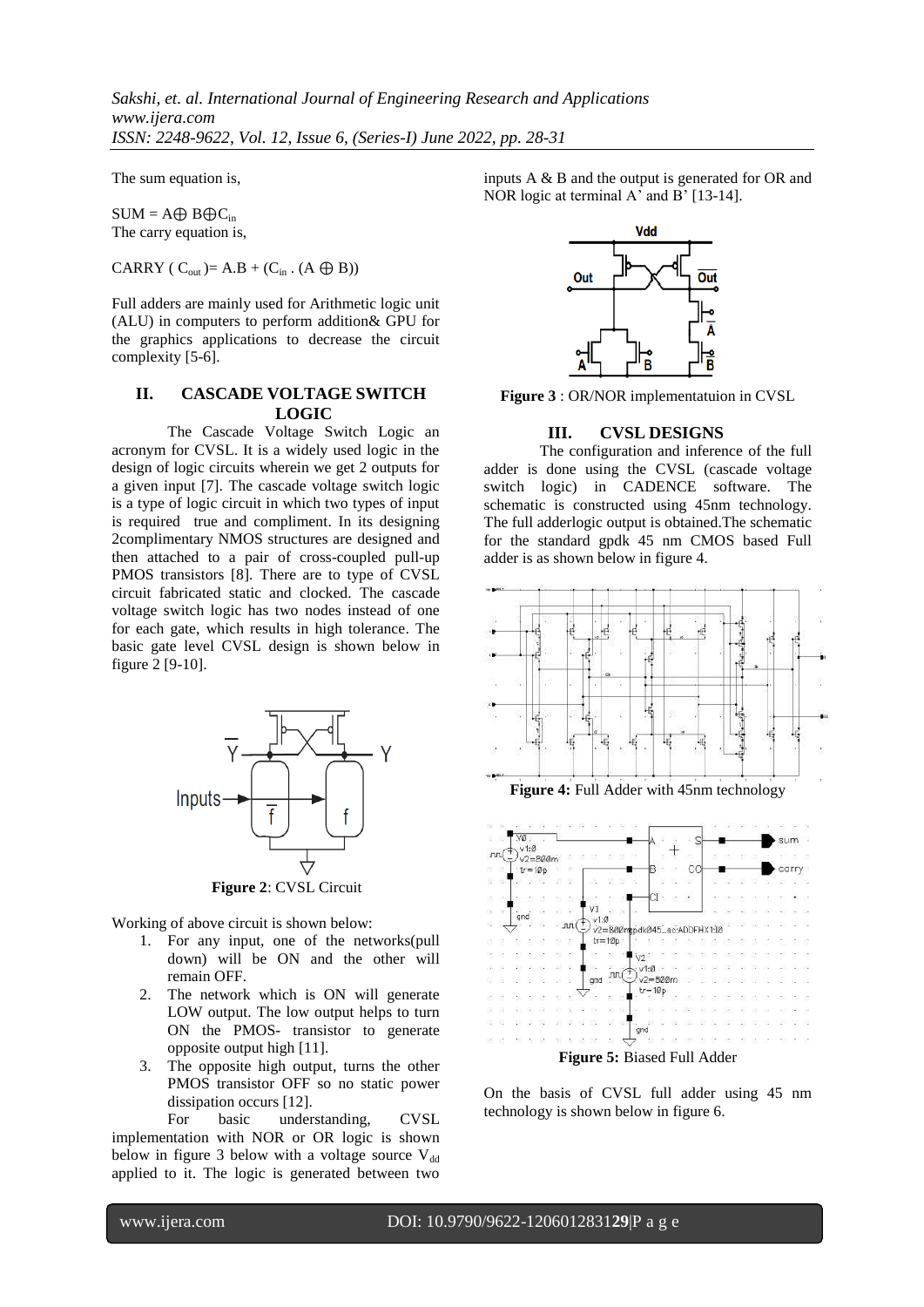

#### **IV. RESULT SIMULATION**

The output waveforms of the normal adder and CVSL based Full adder design are done using same standard i.e. 45nm to maintain symmetry. The waveforms obtained for normal adder is shown below in figure 5.



**Figure 5:** Full adder Output Waveform in 45nm

The CVSL based full adder waveform is shown in figure 6.



**Figure 6**: CVSL based Full adder output waveform

Above described, adderwas designed,and analysis was done and both deigned are compared below depending upon two most important parameters. Parameters are power consumption; number of transistors and propagation delay are counted. The comparison is shown below in the Table 2.

| <b>Circuit</b>                  | Power consumption $(nW)$ Propagation Delay (ns) Transistor Count |            |    |  |
|---------------------------------|------------------------------------------------------------------|------------|----|--|
| Conventional Full Adder   15.63 |                                                                  | $110.0$ ns | 29 |  |

CVSL Full Adder 18.942 67.22S 27

**Table 2:** Parameter Comparison for Full Adder.

| V. | <b>CONCLUSION</b> |
|----|-------------------|
|    |                   |

From the design and analysis done for the standard and CVSL based design of Full Adder, it has been studied that the CVSL based design provided much less Power consumption whose value for CVSL design is 18.943nW which is much less than 24.146nW, being the power consumption of conventional design. In addition, the delay time during simulation is only 67.22ns, which is also much better than conventional design delay,

whichis 110 ns. Thus, the CVSL design is a better choice for the efficient design of Full Adder for use in complex circuit design.

#### **REFERENCES**

[1] Kumar, Pankaj, Sharma, Rajender Kumar, "An Energy Efficient Logic Approach to Implement CMOS Full Adder", Journal of Circuits, Systems and Computers, Vo. 26,